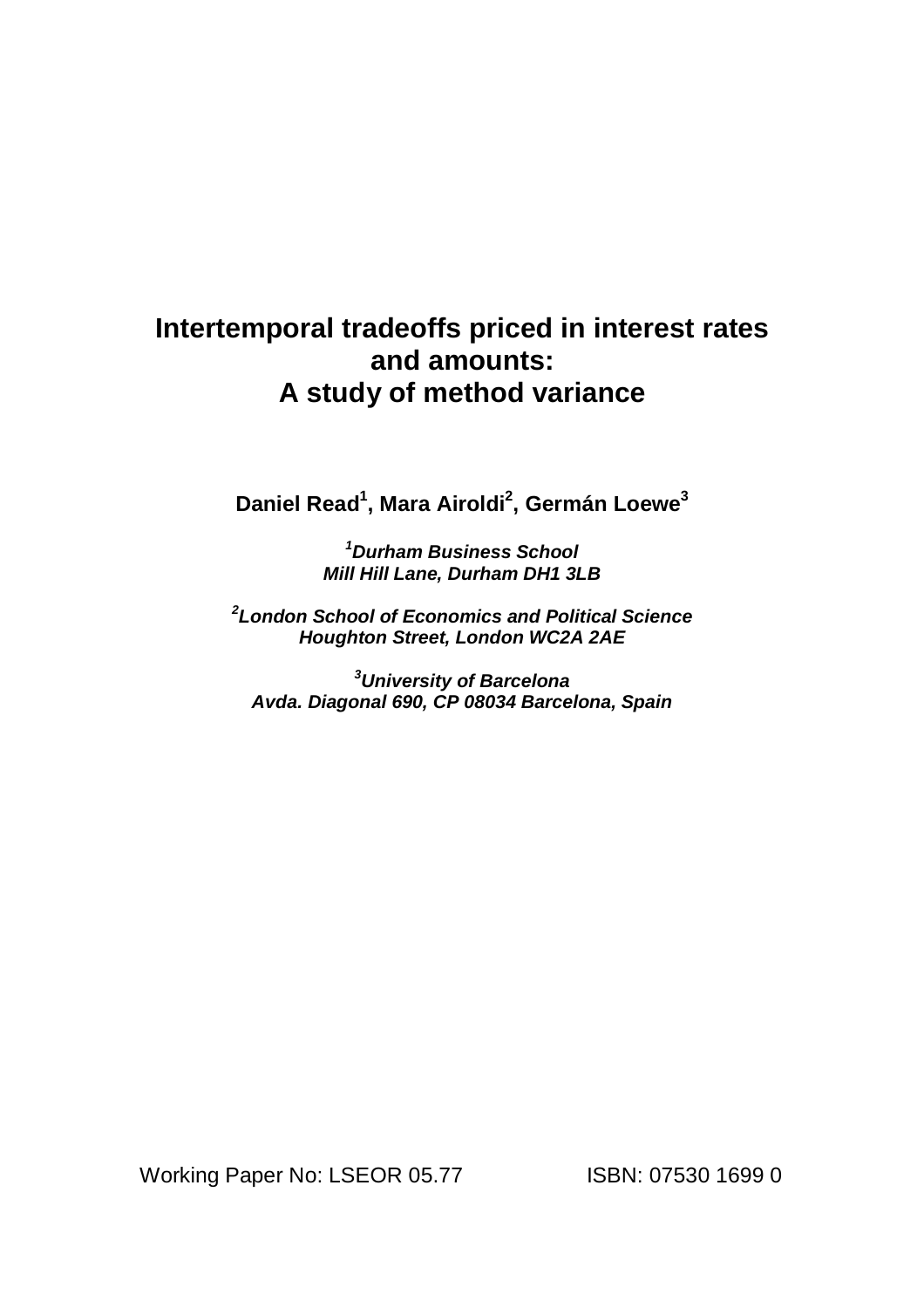# First published in Great Britain in 2005 by the Department of Operational Research London School of Economics and Political Science

Copyright © The London School of Economics and Political Science, 2005

The contributors have asserted their moral rights.

All rights reserved. No part of this publication may be reproduced, stored in a retrieval system, or transmitted in any form or by any means, without the prior permission in writing of the publisher, nor be circulated in any form of binding or cover other than that in which it is published.

Typeset, printed and bound by: The London School of Economics and Political Science Houghton Street London WC2A 2AE

**Working Paper No: LSEOR 05.77 ISBN No: 07530 1699 0**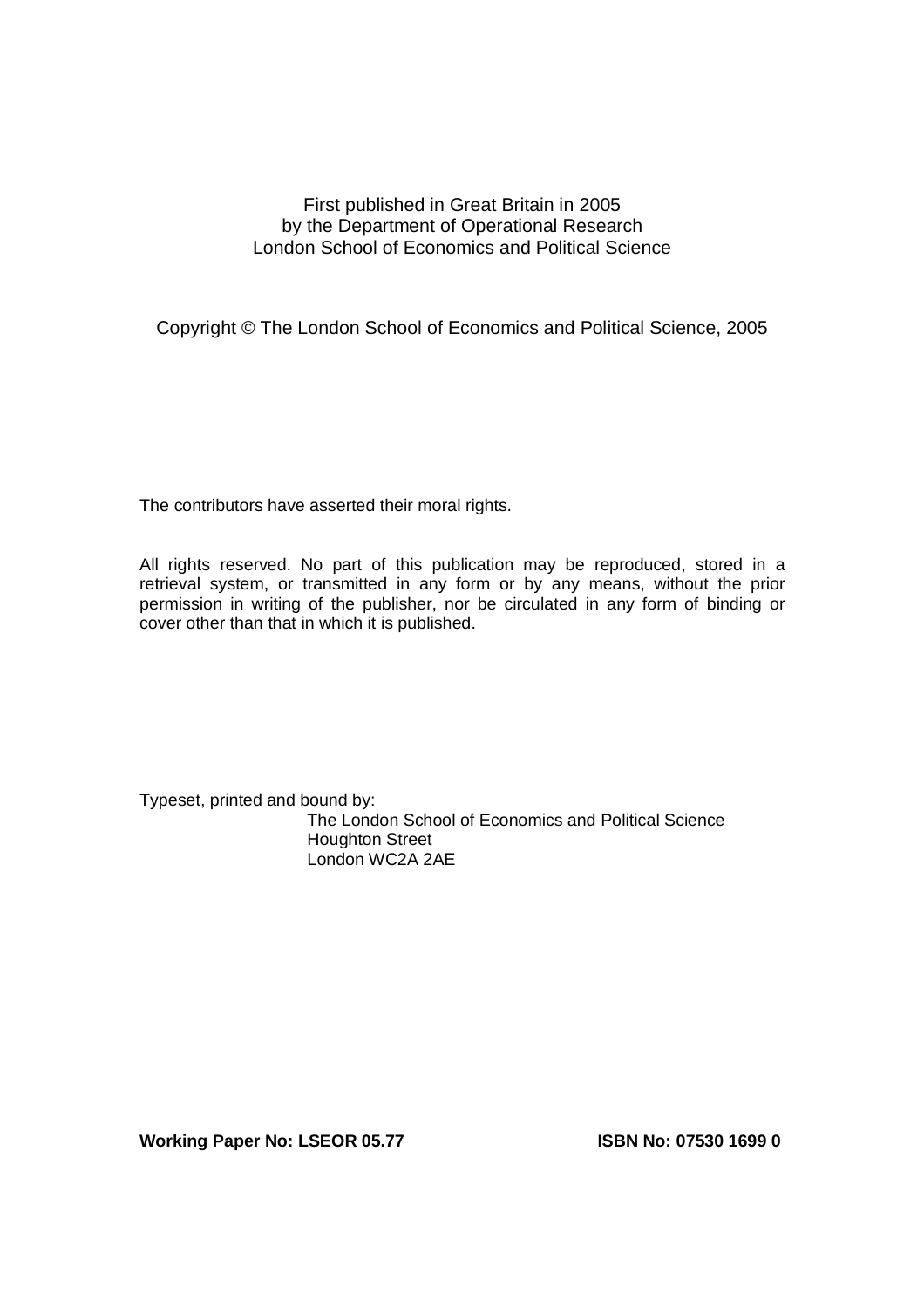# **Intertemporal tradeoffs priced in interest rates and amounts**

Daniel Read \* , Mara Airoldi, Germán Loewe

In intertemporal choice experiments people usually choose between smaller-sooner and larger-later amounts of money. That is, they make tradeoffs in terms of *nominal amounts*. Yet the factor governing intertemporal tradeoffs in the marketplace is usually the interest rate. In this study, we tested whether two major phenomena that occur when trading off nominal amounts, *excessive discounting* and the *hyperbolic-interval effect*, would also occur when trade-offs are made in terms of interest rates. They don't. In a large-scale  $(N=1,960)$ internet study of Spanish consumers who made intertemporal tradeoffs for money, tradeoffs described in terms of nominal amounts induced high discount rates and a considerable hyperbolic-interval effect (replicating earlier studies). However, when they were described as both amounts and interest rates, discount rates were much lower, and there was no effect for how finely the interval was partitioned. When the tradeoffs were described as interest rates only, discount rates were even lower, and the hyperbolic-interval effect was *reversed*. Thus, some of the most-cited results in intertemporal choice research are unique to a specific way of eliciting discount rates.

The economic model of intertemporal choice, first described by Irving Fisher in 1930, unambiguously predicts how rational people will trade off money over time. Given a choice between a smaller amount to be received sooner and a larger amount to be received later, agents will choose based on their current financial status and their opportunities on the capital market. Those who are currently saving will forego the larger later amount if and only if they have an alternate investment that offers a higher rate of return. For example someone currently investing money at 5% will choose  $\pounds100$  now over  $\pounds104$  in a year, because through investment it can be transformed into £105. Conversely, she would prefer £106 in a year, because this is more than she could otherwise earn by investing the \$100. Those planning to borrow, on the other hand, will take the smaller-sooner amount if the discount rate implied by doing so is below that offered by their next best borrowing opportunity. For example, imagine someone who can borrow at 10%. Given a choice between £100 now and £109 in a year, he would take the £100, because that would only cost £109 next year, whereas it would cost him £110 to obtain an immediate £100 in the capital market. He would, however, take £111 in a year over £100 now. Given that people vary in their financial circumstances, their discount rates for money can vary, but only within the range dictated by the capital market.

These predictions of Fisher's model have received no experimental support. Two major deviations from the model stand out. First, although few people can earn more than 3% on investments, or have to pay more than 20% to borrow money, the interest rates implied by most experimental results nearly always exceeds 20%, and frequently exceed 100% per year (see review in Frederick, Loewenstein & O'Donoghue, 2002). We call this *excessive*

**<sup>\*</sup>** Address for correspondence: Daniel Read, Durham Business School, University of Durham, Mill Hill Lane, Durham, UK; email: daniel.read2@durham.ac.uk

**Acknowledgements:** We thank Shane Frederick for very useful comments; Santiago Llobet, Oriol Llauradó and Mauricio Edo for their help in administering the online experiment; and David Martin de la Morena and the Marketing Department of www.ya.com for the use of the online panel Metascore. This research was funded by Leverhulme grant F/07 004/Y.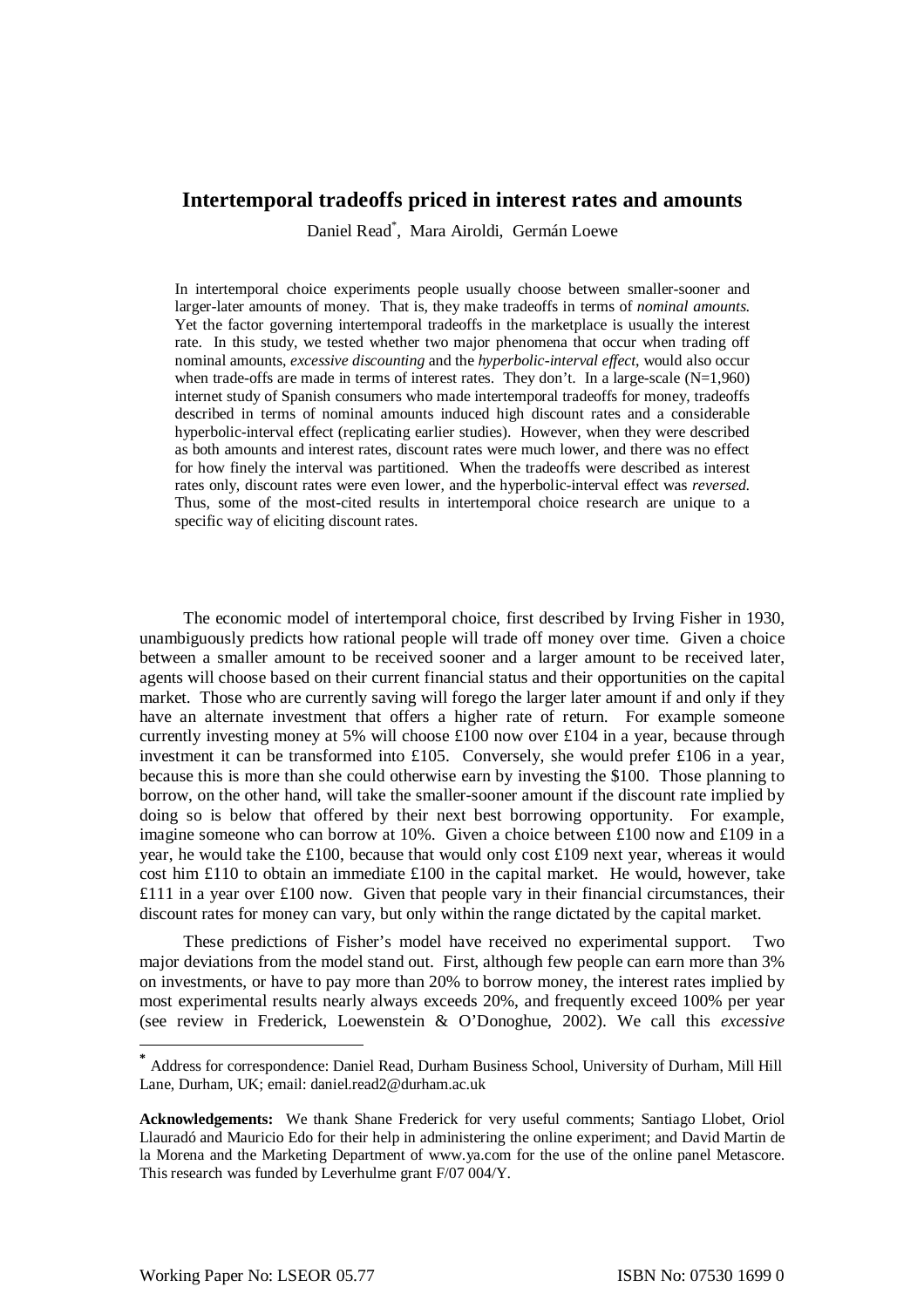*discounting*. Second, the discount rate is not constant. Rather, it decreases as the interval separating outcomes increases. For example, Thaler found that respondents judged \$250 now to be equivalent to \$300 in 3 months and \$500 in 3 years, for a discount rate of 107% in the short term, and 26% in the long term. We call this the *hyperbolic-interval effect*.

There is a limitation, however, to the generality of these results. Virtually all studies have used modest variations on what we call the "standard" method introduced by Maital and Maital (1978), and usually associated with Thaler (1981) who used it to document many of the major anomalies in intertemporal choice. In this method, respondents choose between a smaller-sooner (*SS*) and larger-later (*LL*) outcome ("Would you prefer £200 in one month or £400 in ten months?"), or else equate two delayed outcomes, such as stating what *LL* is equivalent to a specified *SS* ("How much would you demand in ten months to forego receiving £200 in one month?"). This methodological uniformity is troubling, because it is well known that people's stated opinions, beliefs and preferences are highly sensitive to the way in which they are assessed. Different ways of asking formally identical questions can yield strikingly different answers. Consequently, when a pattern of response emerges from a narrow range of methods, it is essential to establish its robustness to methodological variation. This paper addresses the issue by eliciting intertemporal preferences using an apparently modest variation on the standard method.

Although most experimental studies, following Thaler's lead, ask people to price their tradeoffs in *nominal amounts* 1 (as in, £50 today versus £100 in a year.), in the 'real' world decisions are commonly based on *rates* of return (spending £50 today versus investing it for a year at 5%). Credit cards, mortgages, bonds and savings accounts are all chosen on the basis of the interest rate they demand (or offer). Coller and Williams (1999) put this another way, observing that in experiments tradeoffs are typically priced in a different *currency* (i.e., nominal amounts) than they are in the real world (interest rates).

The following experiments investigate whether intertemporal choices differ when expressed as interest rates versus nominal amounts. We find that when they expressed as interest rates the two major stylized facts from studies involving nominal amounts are either eliminated (hyperbolic-interval effect) or greatly reduced (excessive discounting). Moreover, in striking contrast with studies based on nominal amount tradeoffs, when they are priced as interest rates the required rate of return is greater the longer the discounting interval.

## **Interest rates and excessive discounting**

Only one previous study has compared intertemporal tradeoffs using different currencies. This is the aforementioned one by Coller and Williams  $(1999)$ .<sup>2</sup> They compared intertemporal choices for nominal amounts (the *Money-only* description, in our terminology), with those for amounts combined with interest rates (*Interest+Money* description). The Interest+Money description reduced the median discount rate by 7%.<sup>3</sup>

There are many possible reasons for this. Interest rates may serve to remind people that they have alternative investment opportunities, and so make them more 'rational.' Alternatively, those who are who are unfamiliar or misinformed about interest rates may exaggerate how much any given interest rate yields in terms of nominal paybacks, and thereby decline investment opportunities that exceed market opportunities. To illustrate, a

<sup>1</sup> Nominal amounts do not take inflation into account. For instance, if prices go up by 5% a nominal payment of £110 in one year is a real payment of slightly less than £105.

<sup>2</sup> Harrison, Lau & Williams (2002) studied a sample of Danish consumers using a version of Coller and Williams' Interest+Money questions, but did not compare this description to any other. They did suggest, however, that this was the correct way to ask about discount rates.

<sup>&</sup>lt;sup>3</sup> Coller and Williams did not conduct a single experiment with random assignment to groups, but rather a series of experiments with differing conditions. Therefore, we cannot rule out the possibility that irrelevant differences between experiments (e.g., non-equivalent samples, maturation, history, etc.) influenced their results.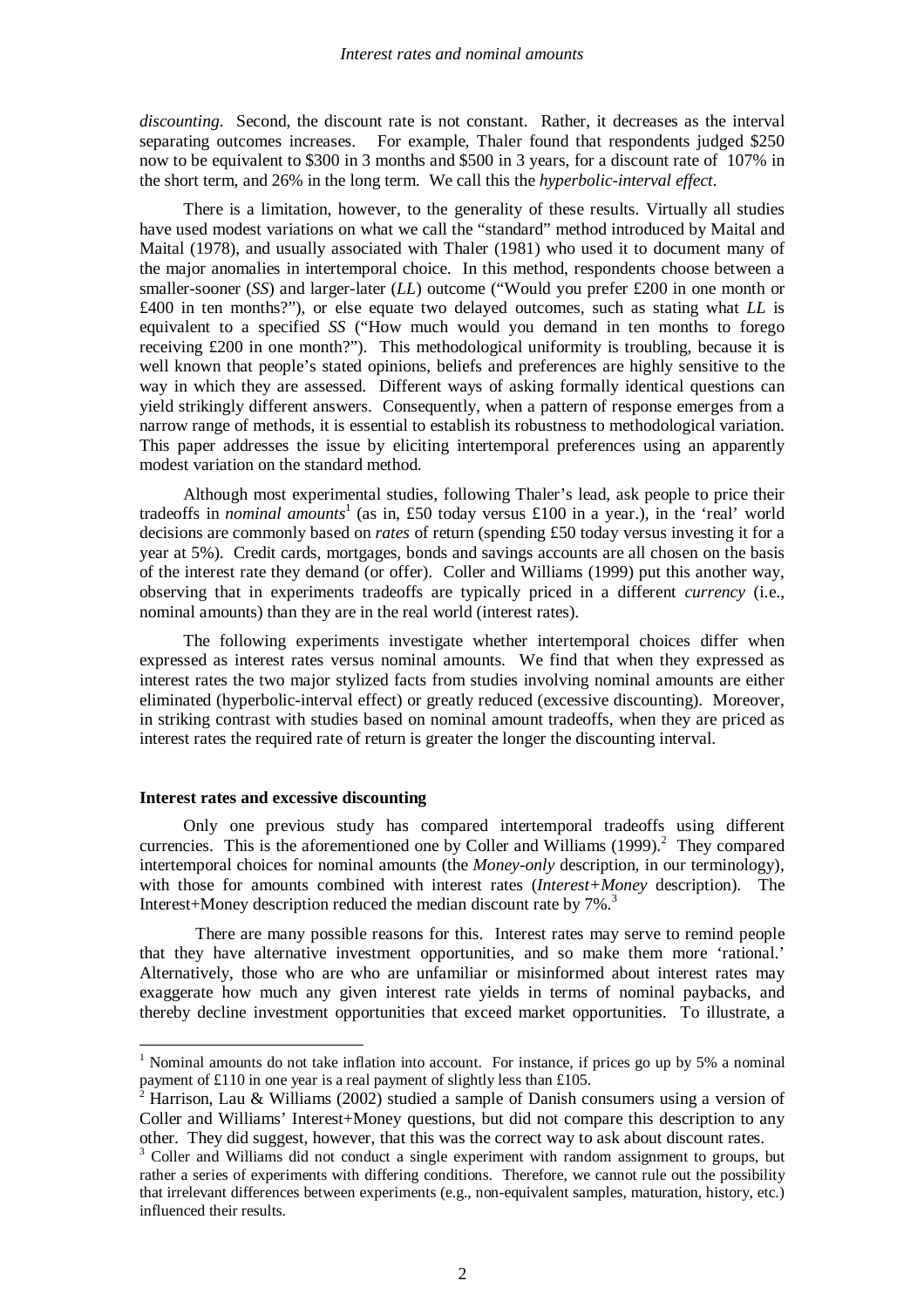consumer may prefer £100 now over £139 in three years, without fully realizing that she is declining an investment at 11% interest, while retaining money in investments earning less. Thus, her choices or stated indifference amounts may confound her desired interest rate with her interpretation of the interest rates implied by the set of alternative investments<sup>4</sup>.

In our experiment we described intertemporal tradeoffs in terms of interest rates, nominal amounts, or both. We predicted tradeoffs made based on the interest rate description would lead to lower discount rates, even when the other description presented concurrently.

#### **Interest rates and the hyperbolic-delay effect**

We earlier described the hyperbolic-interval effect, a term we used because it is frequently attributed to (but is not identical to) *hyperbolic discounting* 5 (e.g., Ainslie, 1975; Kirby, 1997; Mazur, 1987; Rachlin, 1989), according to which the discount rate is decreasing in delay. This effect has recently been challenged as evidence of hyperbolic discounting, because it perfectly confounds the discounting effects of the *delay* and the *interval*. 6

We illustrate this confound with the aid of the following figure:



In a standard experiment, discounting is measured over intervals that start at the same time, but differ in length, such as  $t_1 \rightarrow t_2$  versus  $t_1 \rightarrow t_3$ . If we use  $r_{t_i \rightarrow t_j}$  to denote the annual discount rate over an interval with length  $t_j$ − $t_i$ , the usual result is that  $r$  is greater for shorter intervals:  $r_{t_1 \to t_2} > r_{t_1 \to t_3}$ . When interpreting such results, researchers usually assume that discounting over the long interval is the product of discounting over its parts, or that<sup>7</sup>:

$$
\left(1 + r_{t_1 \to t_3}\right)^{t_3 - t_1} = \left(1 + r_{t_1 \to t_2}\right)^{t_2 - t_1} \left(1 + r_{t_2 \to t_3}\right)^{t_3 - t_2}.
$$

<sup>&</sup>lt;sup>4</sup> On the other hand, those who usually think of tradeoffs in terms of nominal amounts, and who are unfamiliar or misinformed about interest rates, might choose the wrong rate because they are mistaken about what it will earn. Consider, for example, an investor who is the mirror-image of the one just described. She wants  $\text{\pounds}140$  in a year for each  $\text{\pounds}100$  invested, and believes she will get this by investing at 6%. She will agree to a 6% rate as long as she doesn't know how little it will earn.

<sup>5</sup> This should not be confused with *quasi-hyperbolic* discounting (Laibson, 1987) or *present-biased preferences* (O'Donoghue & Rabin, 2000), according to which the discount rate is stationary after a 'jolt' of excess discounting applied to any delayed outcome.

 $6$  The argument that follows receives a fuller treatment in Read and Roelofsma (2003).

<sup>&</sup>lt;sup>7</sup> The standard one parameter hyperbolic function due to Mazur, recast in terms of  $r$ , is given by  $1 + kt_i \big)^{1/(t_j - t_i)}$  $t_j - t_i$  $(1+kt_i)^{1/(t_j-1)}$ 

<sup>1</sup> 1 *j kt i r kt*  $=\left(\begin{array}{cc} 1+\kappa\iota_j \\ 1-\lambda_j \end{array}\right)$  - $\left(\overline{\frac{1}{1+kt_i}}\right)$  -1. Substituting this in Eq. 1 shows that both the right hand and left hand side

are equal to  $\frac{1 + \kappa_3}{1 + \kappa_4}$ 1 1 1 *kt kt* +  $+\frac{1}{k}$ . Eq. 1 is true for every discount function that is a function of *delays* and not

*intervals* (c.f., Read, 2001).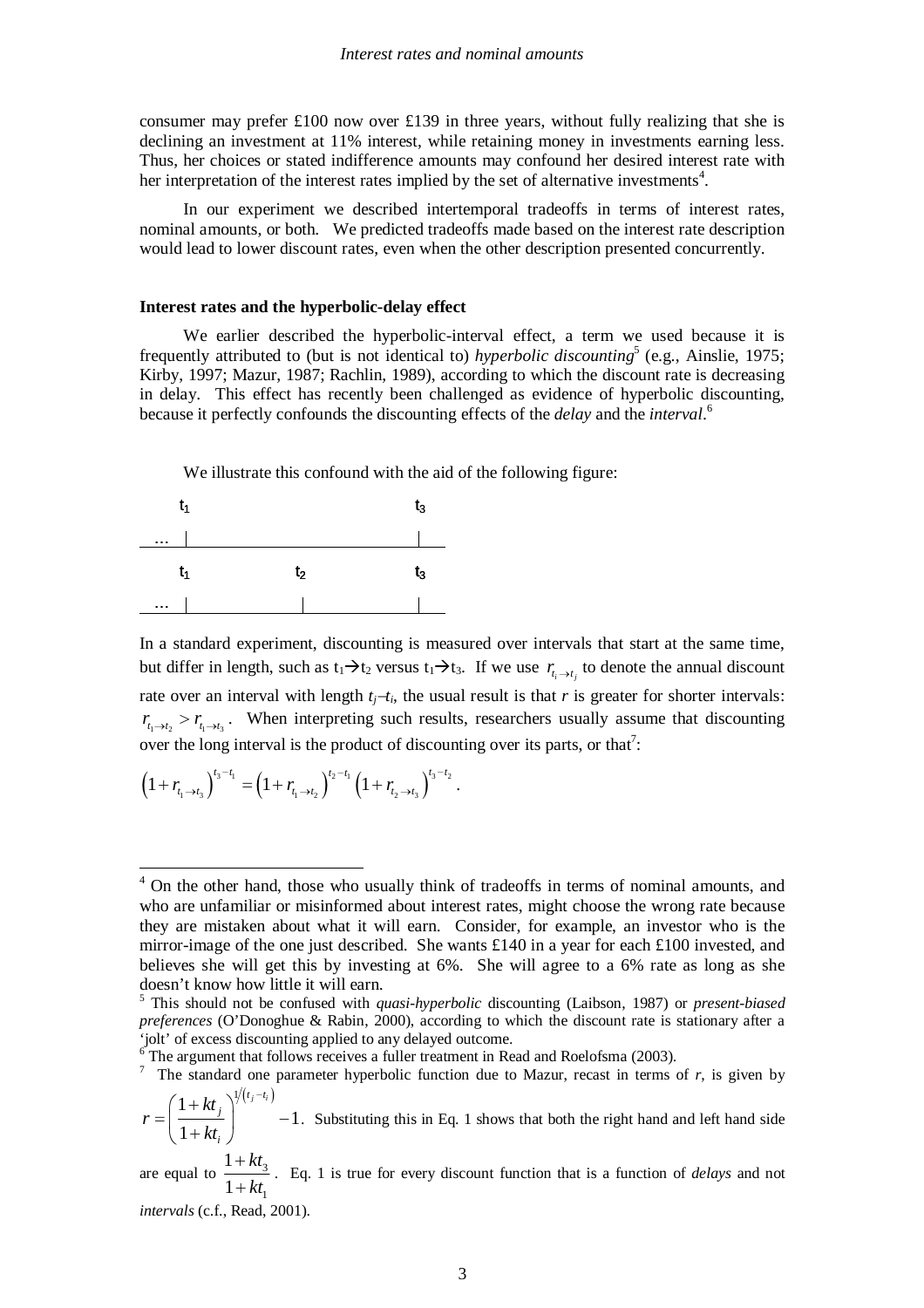This assumption entails two further relationships: (1)  $r_{t_2 \to t_3} < r_{t_1 \to t_2}$ ; (2)  $r_{t_2 \to t_3} < r_{t_1 \to t_3}$ . That is, the discount rate for the second segment of the interval  $t_i \rightarrow t_i$  is lower than that for either the first segment or for the interval taken as a whole.

Relationships (1) and (2) have rarely been tested directly, and have received little support. Relationship (2) has *never* been found, and (1) only rarely. The modal result is that discount rates are equal for the first and second part of the interval, and higher for the second part than for the undivided interval: (1')  $r_{t_2 \to t_3} = r_{t_1 \to t_2}$ ; (2')  $r_{t_2 \to t_3} > r_{t_1 \to t_3}$  (e.g., Baron, 2001; Gigliotti & Sopher, 2004; Holcomb & Nelson, 1992; Read, 2001; Read & Roelofsma, 2003). If we know all three values of  $r_{i \to j}$ , therefore, we can distinguish between the two theoretically important effects just mentioned: the *delay* effect when the discount rate is lower for intervals that start later ( $r_{t_1 \to t_2} > r_{t_2 \to t_3}$  -- this is true hyperbolic discounting); and the *interval* effect when the discount rate is lower for longer intervals ( $r_{t_1 \to t_2}$ ,  $r_{t_2 \to t_3} > r_{t_1 \to t_3}$ ).

In our study, we obtained discount rates for three consecutive 6-month intervals, and for the corresponding 18-month interval that spanned them. We expected an interaction between the interval effect and tradeoff description. When the tradeoff was in nominal amounts, we predicted the standard interval effect of less discounting for longer intervals. But when it was in interest rates, we predicted either no interval effect or even a *reverse*interval effect of *more* discounting for longer intervals.

One reason why we might predict the reverse-interval effect is that it is, in fact, the norm in the financial marketplace. That is, longer investment periods yield higher returns. We can see this in bank accounts, which have to offer higher rates in exchange for a longer period of notice before savings can be accessed. And we see it in the yield curve for bonds, which is generally upward sloping (e.g., Brealey & Myers, 2003).<sup>8</sup> In general, the longer the investment period, the higher the *liquidity premium*. This leads us to expect that when pricing tradeoffs in terms of interest rates, people might demand *higher* rates for longer intervals. Indeed, we conducted a pilot study that suggests just this. We asked 112 respondents to an internet survey the following question:

Imagine that you have won  $\pounds 10,000$ . As a condition of the prize you can either (a) take all the money immediately, or (b) invest it for three years and earn interest. If you choose (b) you will not receive any of the money until the three years are up. We want to know what is the minimum yearly interest rate you would ask to compensate you for waiting three years to get the prize.

After giving this three-year rate, the same respondents were asked to give a one year rate. On average, they demanded a greater rate for the longer interval than for the shorter one (18% versus 14%),  $t(111)=3.1$ ,  $p=.002$ . In other words, they showed the opposite of the traditional hyperbolic-interval effect.

#### **Experimental overview and hypotheses**

We conducted an experiment with 16 conditions, corresponding to four descriptions (Interest-only, Interest+Money, Money-only, and No-investment) crossed with four discounting intervals per description  $(1\rightarrow 7 \text{ months}, 7\rightarrow 13 \text{ months}, 13\rightarrow 19 \text{ months}, \text{ and}$  $1\rightarrow 19$  months – three *short* intervals and one *long* one). The first three descriptions framed the tradeoff in terms of an investment decision, while the fourth was like the Money-only condition except that no mention was made of investment.

<sup>&</sup>lt;sup>8</sup> The interest rate over the long term can be thought of as arising from two factors -- a liquidity premium, and expectations about future rates. Any constraint on liquidity pushes rates higher over longer periods, while expectations pushes these rates in the direction of those expectations. Since the expectations are, in the long run, equally likely to be above or below current rates, the norm is for the liquidity premium to dominate and for long term rates to be greater than short term ones.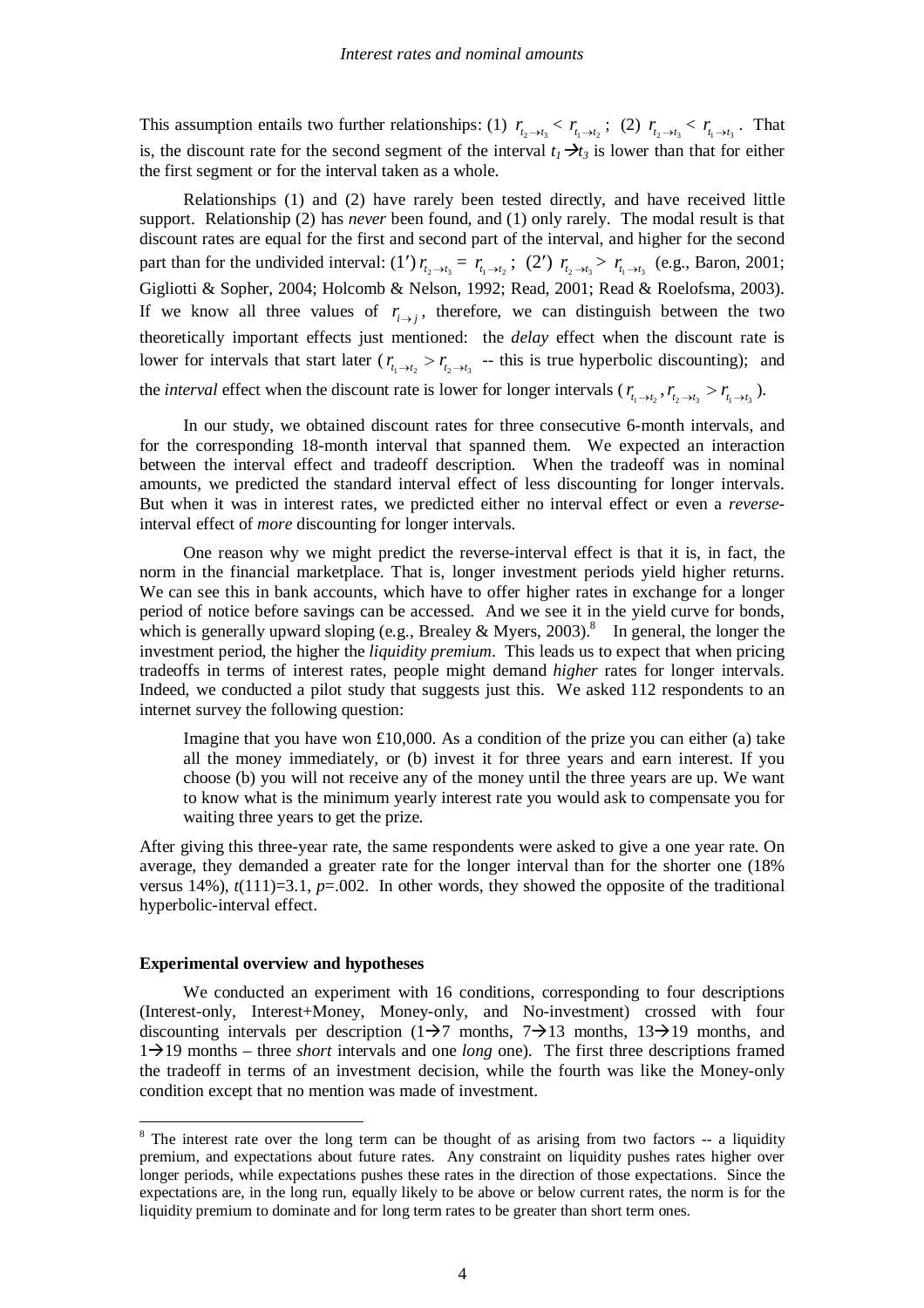We tested five hypotheses. The first two concern the effect of describing options in terms of interest rates or nominal amounts. We predicted that providing interest-rate information would decrease discount rates:

H1. The Interest-only and Interest+Money conditions will yield lower discount rates than the Money-only condition.

We also predicted that providing both kinds of information would yield intermediate discount rates:

H2a. Discount rates in the Interest+Money condition will fall between those in the Interest-only and Money-only condition.

H2b. Discount rates in the Interest+Money condition will be closer to those in the Interest-only than the Money-only condition.

Three further hypotheses concerns the delay and interval effects. First, we expected no delay effect, and a standard interval effect only for nominal amounts:

H3. Discount rates for same-length intervals will be unaffected by variations in the delay to their onset.

H4. In the Money-only condition, the discount rate will be higher for shorter intervals.

On the other hand, however, we predicted a reverse-interval effect for the Interest-only condition:

H5. In the Interest-only condition, the discount rate will be higher for longer intervals.

Our final question concerns the No-investment condition. We formed no specific hypotheses about it, although we anticipated it would mirror the Money-only condition (i.e., show the effects predicted in H2, H3 and H4). If there was any additional effect, we expected it to have higher rates than any of the investment-frame conditions.

#### **Methods**

#### **Sample**

On October 14<sup>th</sup>, 2004 an invitation to participate in a study of "financial preferences" was sent to 3,936 members of *Metascore*, a representative panel of Spanish Internet users. The e-mail contained a link to one of the 16 questionnaire versions, programmed so that no respondent could reply more than once. The data-collection was successful: 64% of those invited opened the e-mail, 83% of these clicked on the link, and 94% of these finished the questionnaire, for a total of 1,960 completed.

The incentive to participate was a random lottery (e.g., Cubitt, Starmer & Sugden, 1998). Participants were (truthfully) informed that one respondent would be paid for real, and their payment would be based on the choice made to one randomly drawn question.

#### **Materials**

Participants made 20 choices between smaller-sooner and larger-later options, presented in a tabular format as in Figure 1. The *SS* option was €400 and the *LL* option was the result from investing  $600$  for 6 or 18 months. Table 1 depicts the values used. The timing of outcomes was described using both the month and year of receipt, and the time until receipt. Participants chose the preferred option by clicking on a radio button. Table 2 shows how the options were described.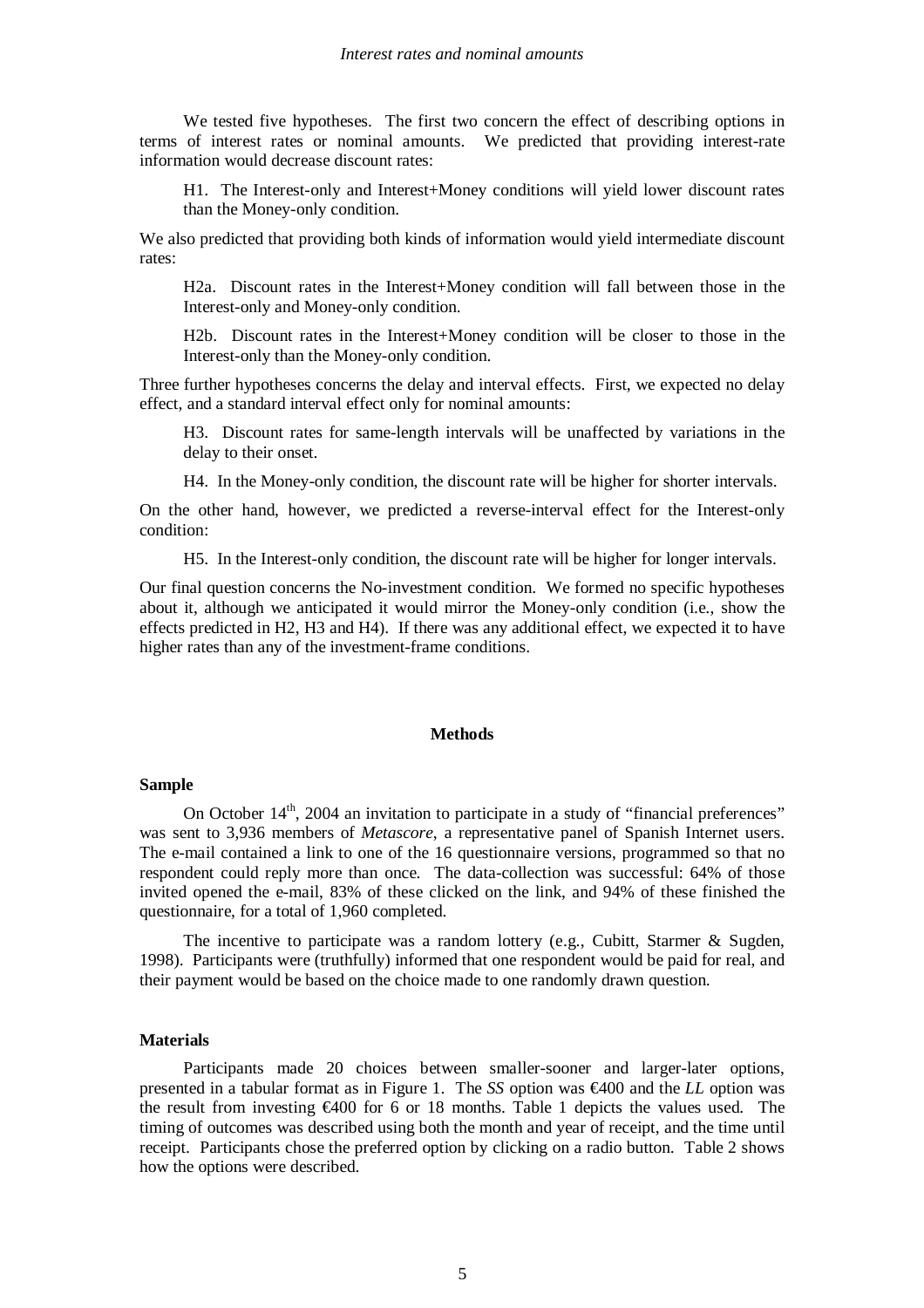|                                                                                                  | http://sm.netquest.es/jsps/control/front.jsp - Microsoft Internet Explorer |                                                                                                                                        |                    | $- B  \times$ |  |  |  |
|--------------------------------------------------------------------------------------------------|----------------------------------------------------------------------------|----------------------------------------------------------------------------------------------------------------------------------------|--------------------|---------------|--|--|--|
| <b>Langland UNIVERSITAT DE BARCELONA</b><br>B                                                    | the London School of Economics<br>and Political Science                    |                                                                                                                                        |                    |               |  |  |  |
| 9. ⊮ Para cada caso escoge la opción que prefieres (A ó B). Por favor, contesta todos los casos. |                                                                            |                                                                                                                                        |                    |               |  |  |  |
|                                                                                                  | Opción A<br>Recibir dentro de 1 mes<br>(mediados de Noviembre<br>2004)     | Opción B<br>Recibir dentro de 7 meses<br>(mediados de Mayo 2005)<br>Invertir la Opción A<br>durante 6 meses con este<br>interés T.A.E. |                    |               |  |  |  |
|                                                                                                  |                                                                            |                                                                                                                                        | Opción A Opción B  |               |  |  |  |
| [v.13.1]                                                                                         |                                                                            |                                                                                                                                        | $\circ$<br>$\circ$ |               |  |  |  |
| 1                                                                                                | 400€                                                                       | 2.5%                                                                                                                                   |                    |               |  |  |  |
| [v.13.2]<br>$\overline{2}$                                                                       |                                                                            |                                                                                                                                        | O<br>О             |               |  |  |  |
|                                                                                                  | 400€                                                                       | 5.0%                                                                                                                                   |                    |               |  |  |  |
| [v.13.3]<br>з                                                                                    | 400€                                                                       | 7.5%                                                                                                                                   | O<br>O             |               |  |  |  |
| [v.13.4]                                                                                         |                                                                            |                                                                                                                                        | $\circ$<br>$\circ$ |               |  |  |  |
| 4                                                                                                | 400€                                                                       | 10.0%                                                                                                                                  |                    |               |  |  |  |
| [v.13.5]<br>5                                                                                    | 400€                                                                       | 12.5%                                                                                                                                  | O<br>О             |               |  |  |  |
|                                                                                                  |                                                                            |                                                                                                                                        |                    |               |  |  |  |
| [v.13.6]<br>6                                                                                    | 400€                                                                       | 15.0%                                                                                                                                  | O<br>O             |               |  |  |  |

**Figure 1.** Sample screenshots from Experiment

|                                                               | Table 1. Interest rates and corresponding LL amounts. The values represent the amount received after investing |
|---------------------------------------------------------------|----------------------------------------------------------------------------------------------------------------|
| $\epsilon$ 400 for the specified period at the specified AER. |                                                                                                                |

|                    |      | <b>Interval</b> |           |  |
|--------------------|------|-----------------|-----------|--|
| Payoff Alternative | AER  | 6 months        | 18 months |  |
|                    |      |                 |           |  |
| $\mathbf{1}$       | 2.5  | €405            | €415      |  |
| $\sqrt{2}$         | 5.0  | €410            | €430      |  |
| $\mathfrak{Z}$     | 7.5  | €415            | €446      |  |
| $\overline{4}$     | 10.0 | €420            | €461      |  |
| 5                  | 12.5 | €424            | €477      |  |
| $\sqrt{6}$         | 15.0 | €429            | €493      |  |
| $\boldsymbol{7}$   | 17.5 | €434            | €509      |  |
| $8\,$              | 20.0 | €438            | €526      |  |
| 9                  | 22.5 | €443            | €542      |  |
| 10                 | 25.0 | €447            | €559      |  |
| 11                 | 27.5 | €452            | €576      |  |
| 12                 | 30.0 | €456            | €593      |  |
| 13                 | 32.5 | €460            | €610      |  |
| 14                 | 35.0 | €465            | €627      |  |
| 15                 | 37.5 | €469            | €645      |  |
| 16                 | 40.0 | €473            | €663      |  |
| 17                 | 42.5 | €477            | €680      |  |
| 18                 | 45.0 | €482            | €698      |  |
| 19                 | 47.5 | €486            | €717      |  |
| $20\,$             | 50.0 | €490            | €735      |  |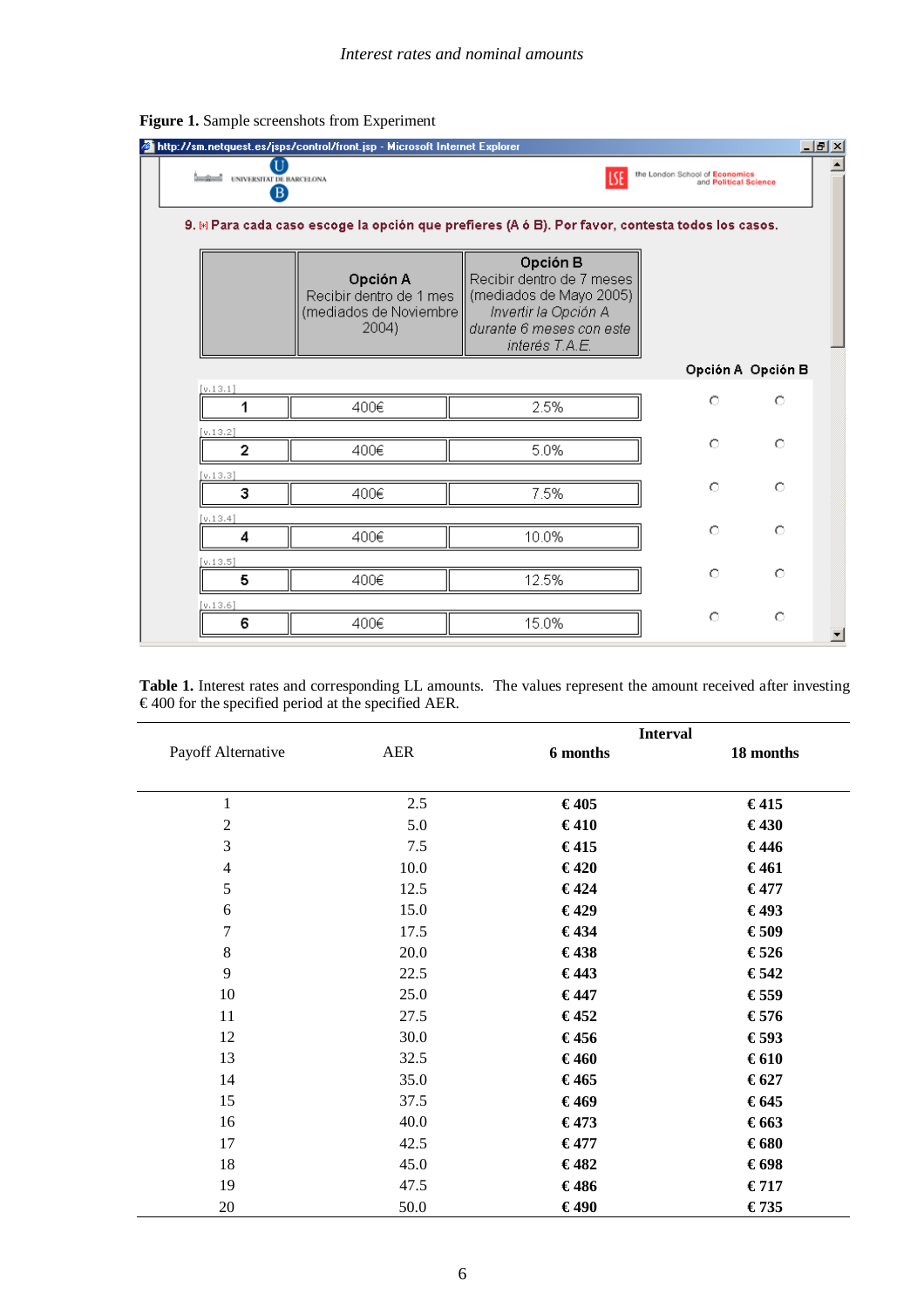| <b>Condition</b>      | <b>SS</b>                                                        | LL                                                                                                                 |
|-----------------------|------------------------------------------------------------------|--------------------------------------------------------------------------------------------------------------------|
|                       | <b>OPTION A:</b> received in 1 month<br>(mid November $2004$ ).* | <b>OPTION B:</b> received in 7 months (mid<br>May 2005).                                                           |
| <b>Interest-only</b>  |                                                                  | Invest Option A for 6 months at the<br>following AER.                                                              |
|                       | €400                                                             | 2.5%                                                                                                               |
|                       | <b>OPTION A:</b> received in 7 months<br>(mid May 2005).         | <b>OPTION B</b> : received in 13 months (mid<br>November 2005).                                                    |
| <b>Interest+Money</b> |                                                                  | Invest Option A for 6 months and receive<br>the following at end of the investment<br>period (AER in parentheses). |
|                       | €400                                                             | €404 $(2.5\%)$                                                                                                     |
|                       | <b>OPTION A:</b> received in 13 months<br>(mid November 2005).   | <b>OPTION B:</b> received in 19 months (mid<br>May 2006).                                                          |
| <b>Money-only</b>     |                                                                  | Invest Option A for 6 months and receive<br>the following at end of the investment<br>period.                      |
|                       | €400                                                             | €404                                                                                                               |
| No-investment         | <b>OPTION A:</b> received in 1 month<br>(mid November 2004).     | <b>OPTION B:</b> received in 19 months (mid<br>May 2006).                                                          |
|                       | €400                                                             | €404                                                                                                               |

#### **Table 2**. Instructions for all experimental conditions

 $*$  All conditions included all intervals for a complete  $4 \times 4$  design. To avoid redundancy, this table shows each description assigned to one interval only.

#### **Results**

The results are summarized in Figure 2 in the form of box plots, and in tabular form in Table 3. The dependent variable is *Min*, the lowest discount rate consistent with the respondent's choices. *Min* was computed as follows:

1. *Min*  $= X\%$ , if the respondent preferred *SS* for every interest rate up to  $X\%$  and then switched to *LL* for *X*+2.5%;

- 2. *Min* = 0%, if the respondent preferred *LL* for every interest rate;
- 3. *Min* = 50%, if the respondent preferred *SS* for every interest rate.

Case 1 describes the normal situation in which the respondent chooses *SS* for low interest rates, and then changes to a preference for *LL*. The true discount rate will then be between *Min* (the highest rate at which they chose *SS*) and *Min*+2.5% (the lowest rate at which they chose *LL*)<sup>9</sup>. The discount rate of respondents who always chose *LL* could take any value below 2.5%, so we coded this as a  $Min = 0\%$ . The discount rate of respondents who always chose *SS* could take any value above 50%. Because there is some uncertainty about the range of possible discount rates when *Min* is 0% or 50%, the *median Min* is the most accurate measure of central tendency.

<sup>9</sup> It is not possible to interpret the responses of those who switched back and forth, or chose *LL* at lower interest rates and *SS* at higher ones. Data from these respondents were not analyzed.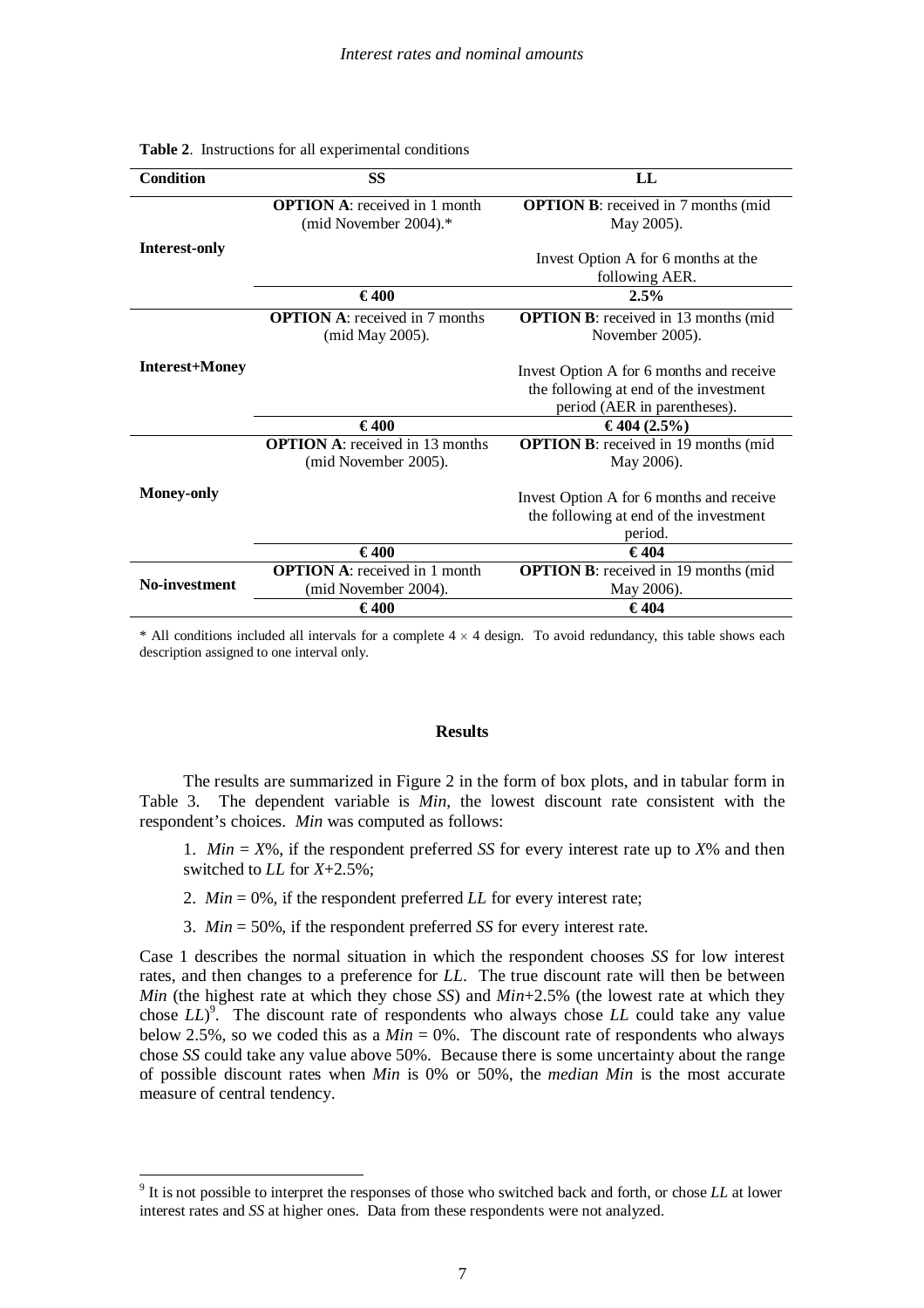| Frame                 | <b>Interval</b>     | Mean  | $\sigma$ | <b>Median</b> | $Max^*$ | <b>Included</b> | Excluded** | $\mathbf N$ |
|-----------------------|---------------------|-------|----------|---------------|---------|-----------------|------------|-------------|
| <b>Interest-only</b>  | $1\rightarrow 7$    | 11.5% | .12      | 7.5%          | 4%      | 109             | 16         | 125         |
|                       | $7\rightarrow 13$   | 10.2% | .11      | 7.5%          | 2%      | 106             | 12         | 118         |
|                       | $13 \rightarrow 19$ | 12.0% | .13      | 7.5%          | 6%      | 105             | 17         | 122         |
|                       | $1\rightarrow 19$   | 17.5% | .16      | 12.5%         | 10%     | 112             | 6          | 118         |
| <b>Interest+Money</b> | $1\rightarrow 7$    | 16.1% | .16      | 10.0%         | 12%     | 99              | 12         | 111         |
|                       | $7\rightarrow 13$   | 15.4% | .15      | 12.5%         | 7%      | 107             | 8          | 115         |
|                       | $13 \rightarrow 19$ | 14.5% | .13      | 12.5%         | 7%      | 123             | 9          | 132         |
|                       | $1\rightarrow 19$   | 16.8% | .14      | 12.5%         | 8%      | 112             | 8          | 120         |
| <b>Money-only</b>     | $1\rightarrow 7$    | 26.4% | .17      | 25.0%         | 19%     | 105             | 2          | 107         |
|                       | $7\rightarrow 13$   | 23.7% | .16      | 25.0%         | 13%     | 135             | $\Omega$   | 135         |
|                       | $13 \rightarrow 19$ | 23.8% | .16      | 25.0%         | 16%     | 122             | 5          | 127         |
|                       | $1\rightarrow 19$   | 16.8% | .12      | 15.0%         | 2%      | 124             | 6          | 130         |
| No-investment         | $1\rightarrow 7$    | 24.9% | .17      | 25.0%         | 19%     | 111             | 3          | 114         |
|                       | $7\rightarrow 13$   | 24.8% | .15      | 25.0%         | 13%     | 117             | 3          | 120         |
|                       | $13 \rightarrow 19$ | 26.6% | .16      | 25.0%         | 17%     | 133             | 5          | 138         |
|                       | $1\rightarrow 19$   | 23.9% | .15      | 22.5%         | 8%      | 124             | 4          | 128         |

**Table 3.** Descriptive statistics for all conditions. Means and medians are based on the minimum discount rate (*Min*). True discount rates fall between *Min* and *Min*+2.5%.

\* Percent of respondents who always chose the SS option. (€400 in one month). \*\* Number of subjects who switched more than once. They were excluded from the analysis.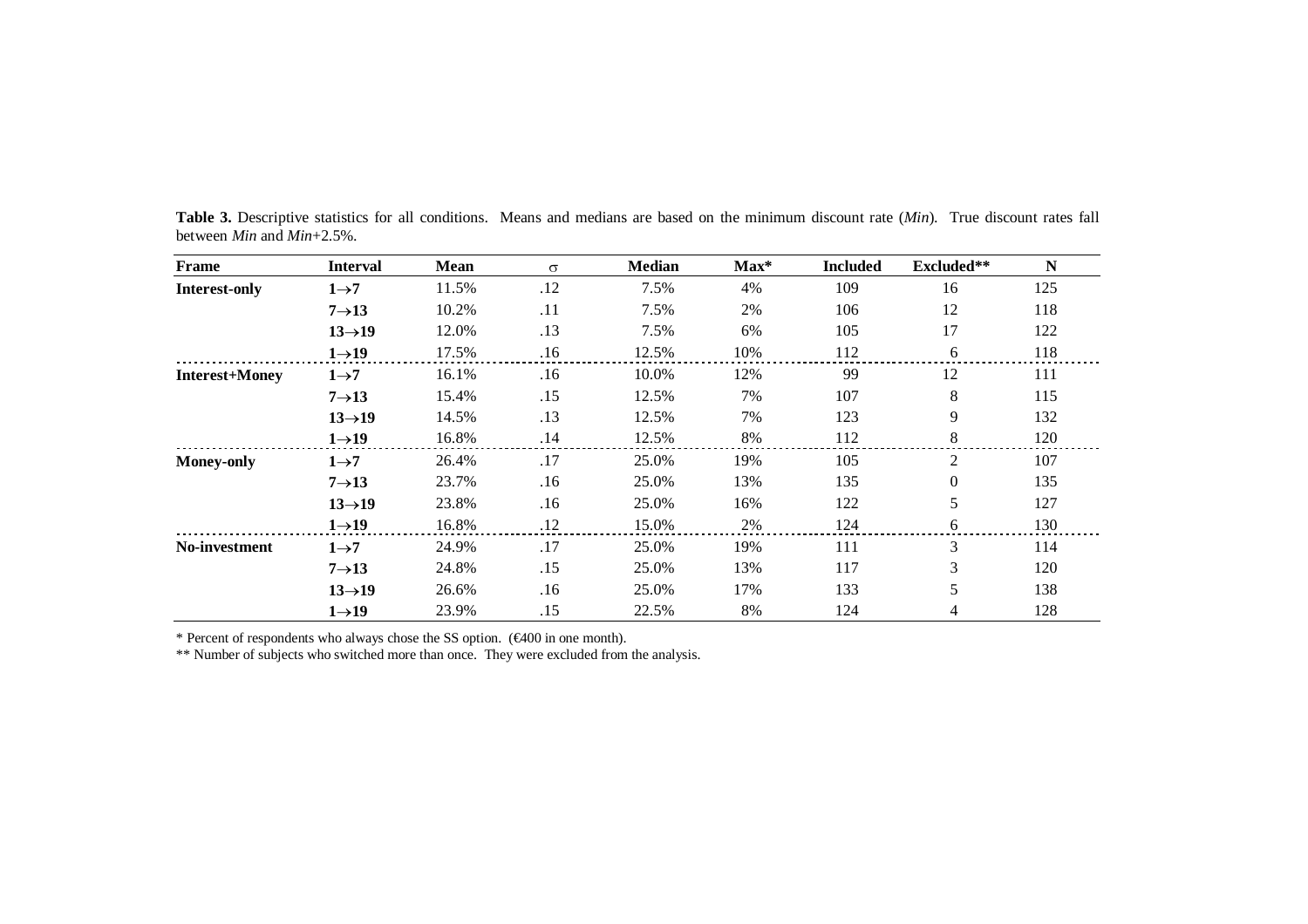**Figure** 2. Box plot showing results from all conditions **S1, S2, S3**: Short intervals,  $1\rightarrow 7$ ,  $7\rightarrow 13$ , 13 $\rightarrow$ 19 months respectively. **L**: Long interval, 1 $\rightarrow$ 19 months



**Hypothesis 1** was that the Interest-only and Interest+Money conditions would show the lowest discount rates. Figure 2 shows clear evidence for this: the median *Min* was 20% in the Money-only condition and 10% in the two interest-rate conditions. A median test comparing the combined Interest-only and Interest+Money conditions to the Money-only condition confirmed this,  $\chi^2(1)=89.4$ ,  $p<10^{-5}$ . As can be seen in Figure 2, however, this relationship holds only for the 6-month intervals, an observation confirmed by separate median tests:

| Interval (months)   | $\chi^2(1)$      |
|---------------------|------------------|
| $1\rightarrow 7$    | 33.1 $p<10^{-5}$ |
| $7 \rightarrow 13$  | 44.2 $p<10^{-5}$ |
| $13 \rightarrow 19$ | 34.8 $p<10^{-5}$ |
| $1\rightarrow 19$   | $0.8$ p ns       |

This finding is examined below, when discussing Hypotheses 4 and 5.

**Hypothesis 2**, that discount rates in the Interest+Money condition would fall between those in the Interest-only and Money-only condition, but be closest to the Interest-only condition, was also supported. As already discussed, the Interest-only and Money-only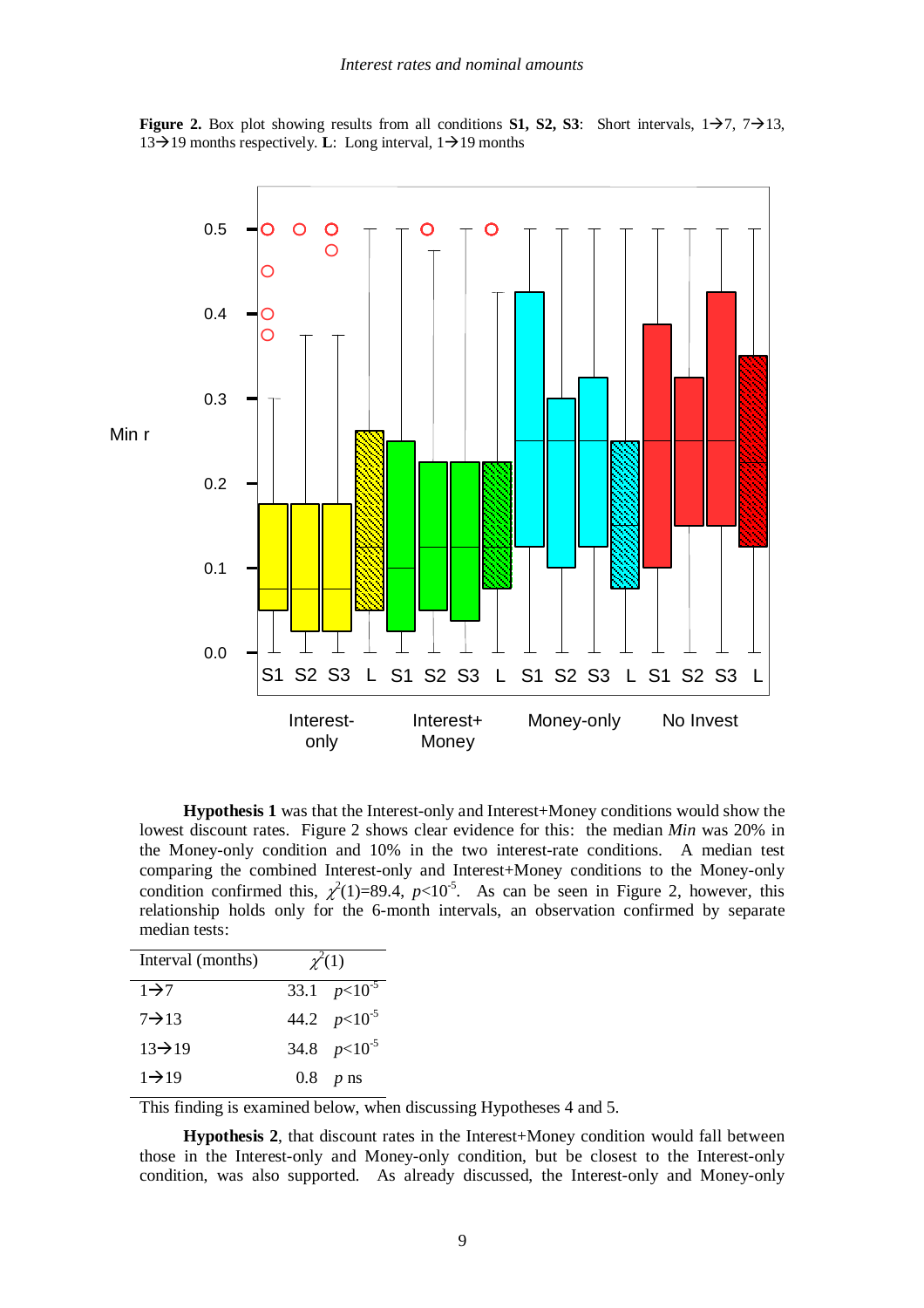conditions differed only when the interval was six months, and for all six month intervals there was intermediate discounting in the Interest+Money condition. Median tests comparing the combined Interest+Money description to the separate ones revealed they differed significantly:

|                                            | Interest+Money compared to: |                              |  |  |  |
|--------------------------------------------|-----------------------------|------------------------------|--|--|--|
| Interval (months) Interest-only Money-only |                             |                              |  |  |  |
| $1\rightarrow 7$                           |                             | 2.7 $p=.10$ 19.0 $P<10^{-4}$ |  |  |  |
| $7 \rightarrow 13$                         |                             | 6.5 $p=.01$ 20.5 $P<10^{-4}$ |  |  |  |
| $13 \rightarrow 19$                        |                             | 5.7 $p=.02$ 21.8 $P<10^{-4}$ |  |  |  |

In line with our earlier discussion, this suggests the interest rate description makes people more "patient," and the money description makes them less so. Moreover, as we had expected, the Interest+Money rates were much closer to the Interest-only than Money-only ones, suggesting the primacy of interest-rate information when it is available.

**Hypothesis 3** is that discount rates for same-length intervals will be unaffected by the front end delay. This received strong support. Within each question frame, discount rates were virtually identical for all the short intervals. An overall median test  $(\chi^2(2)=1.3)$ , as well as separate analyses for each frame  $(\chi^2(2)=0.87, 0.85, 3.69)$  and 0.49 respectively) indicated no hint of a significant effect.

**Hypothesis 4 and 5** will be discussed together. We predicted that the discount rate would decrease with interval length in the Money-only condition, and increase with interval length in the Interest-only condition. Both predictions were supported. Median tests comparing long with short intervals revealed a significant effect in both the Money-only  $(\chi^2(1)=28.1, p<10^{-5})$  and Interest-only  $(\chi^2(1)=15.0, p<10^{-3})$  conditions.

Indeed, discount rates increased enough in the Interest-only condition, and decreased enough in the Money-only condition, that they were virtually identical. Consequently, we expected the Interest+Money condition (predicted to fall between them) to yield the same discount rate, and this is what happened. A median test comparing the 18-month interval in all three investment frame conditions revealed no hint of a difference,  $\chi^2(2)=0.87$ .

**No-investment condition**. We predicted the No-investment condition to mirror the Money-only condition, perhaps with higher discount rates if the 'Investment' instruction made a difference. In all 6-month interval conditions, the discount rates in the Money-only and No-investment condition were identical. For the 18-month interval, however, the rate was considerably higher in the No-investment condition – indeed, while it was significantly higher than in the same-length Money-only condition  $(\chi^2(1)=9.3, p=.003)$ , it was not significantly lower than the 6-month discount rates for either the Money-only or the Noinvestment condition.

The most significant observation from the Investment-only condition, however, is that it supports our predictions about the relationship between discount rates and the interest-rate frame. When no interest rate information is provided, the discount rates are *much* higher than when it is.

## **Comparison with Coller and Williams**

Coller and Williams compared discounting over 2-month intervals, in a Money-only versus an Interest+Money frame (their Experiments 1 and 2). They found that discount rates were lower in the Interest+Money description, as we did for the 6-month interval. As can be seen in the table below, the implicit discount rates were slightly lower in our study than theirs. But the differences are small, and can be readily attributed to the different populations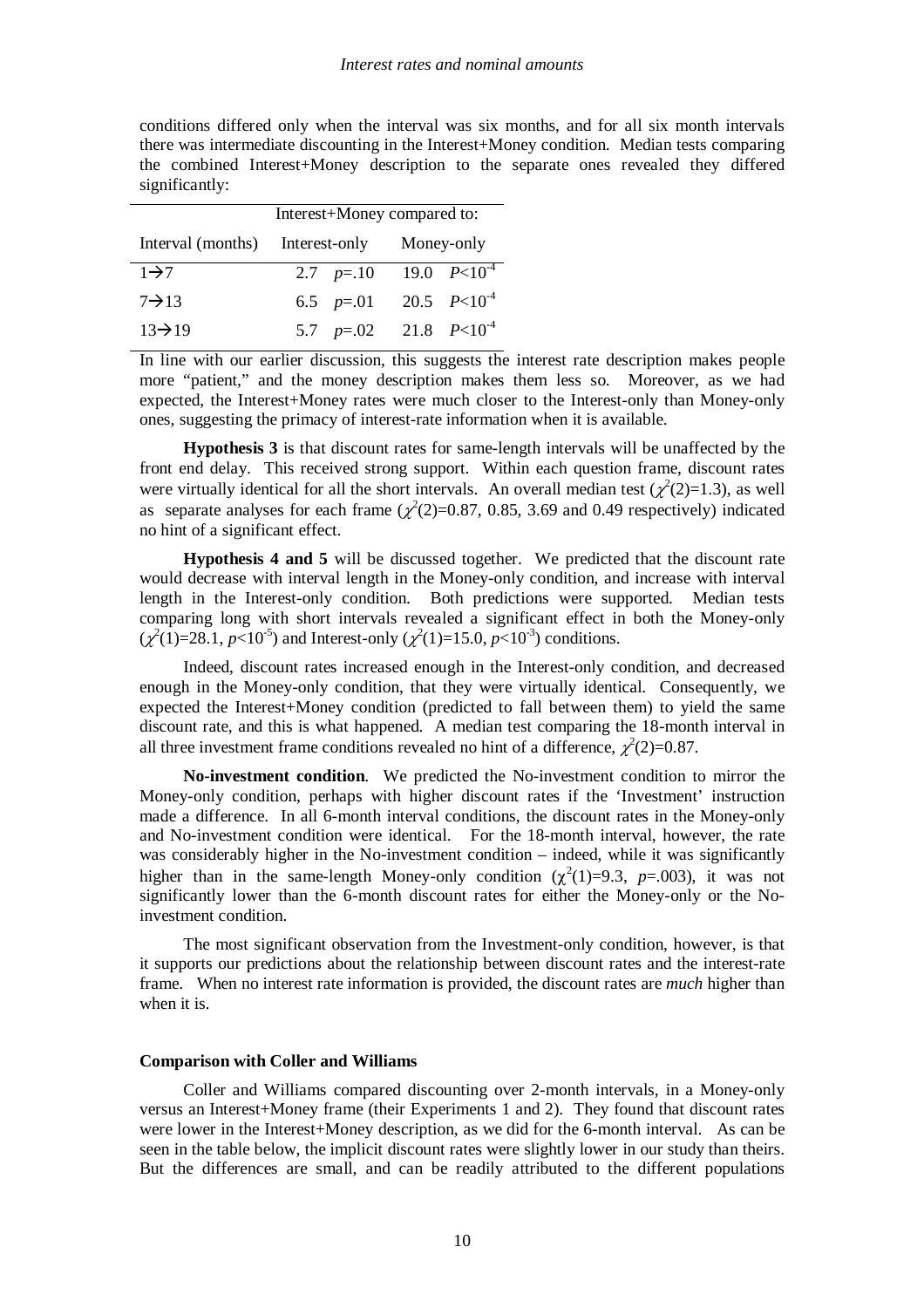|                   | Our study   |        | Coller & Williams |        |  |
|-------------------|-------------|--------|-------------------|--------|--|
| Interval          | $Interest+$ | Money- | $Interest+$       | Money- |  |
| (months)          | Money       | only   | Money             | only   |  |
| $1\rightarrow 3$  |             |        | 17.7%             | 25.2%  |  |
| $1\rightarrow 7$  | 11.25%      | 26.25% |                   |        |  |
| $1\rightarrow 19$ | 13.75%      | 16.25% |                   |        |  |

studied: they studied students, whereas we studied members of the general population who were found by Harrison et al. (2002) to have higher discount rates than other groups.

## **Discussion**

This study is one of the largest intertemporal choice experiments ever, and differs from most others in that (a) the respondents were members of the general public and not students, (b) discounting was measured over several intervals differing only in the delay to their onset and, most importantly, (c) future payments were described in terms of interest rates as well as (the usual) nominal amounts. The effect of this modest change in description was striking. For short intervals, discounting was much greater when payments were framed as interest rates. And when both kinds of information were given – in the Interest+Money frame – the pattern of discounting was consistent with two principles of economic rationality. First, the average discount rate was close to the market rate: the mean was between 15 and 17.5%, the median between 10 and 12.5%, somewhere between what it would cost to borrow such a small amount and what could be earned from investing it. Second, the discount rate was stationary (or constant), being affected by neither the delay nor the interval length. In short, two allegedly robust findings in intertemporal choice – those we called excessive discounting and the hyperbolic-interval effect – are largely eliminated by the simple provision of the implied annual interest rate. Such a striking case of method variance has great implications for how we interpret experimental studies of intertemporal choice.

In general, studies of individual judgment and choice, including intertemporal choice, can be divided into two categories based on the kinds of conclusions sought. The first looks for generalizations about groups that hold across circumstances; the second looks for generalizations about circumstances that hold across groups. An example of a group generalization is found in the study of confidence judgments, which focuses on the generalization that "people are overconfident." Researchers have tested this in many ways, and although some controversy remains, it appears that while overconfidence can be reduced, it does not go away. Therefore, we are justified in accepting that people are generally overconfident.

The focus of research into circumstance-generalization is method variance, or the effects on preference of changing normatively and semantically irrelevant aspects of the task. This research is exemplified by Kahneman and Tversky's (1984) study of framing effects. People's preferences over the same gamble differ depending on whether it is framed as a gain or loss – in one frame they are risk averse, in the other they are risk-seeking. These studies show we are not warranted in concluding that "people are risk-averse." Rather, we have to offer contingent conclusions, such as "risk attitude depends on the question frame *in suchand-such way*." Because very few generalizations survive the scrutiny of multiple-methods, most research programs in decision making are of the second type, investigations of how people's preferences between A and B reverse between circumstances X and Y.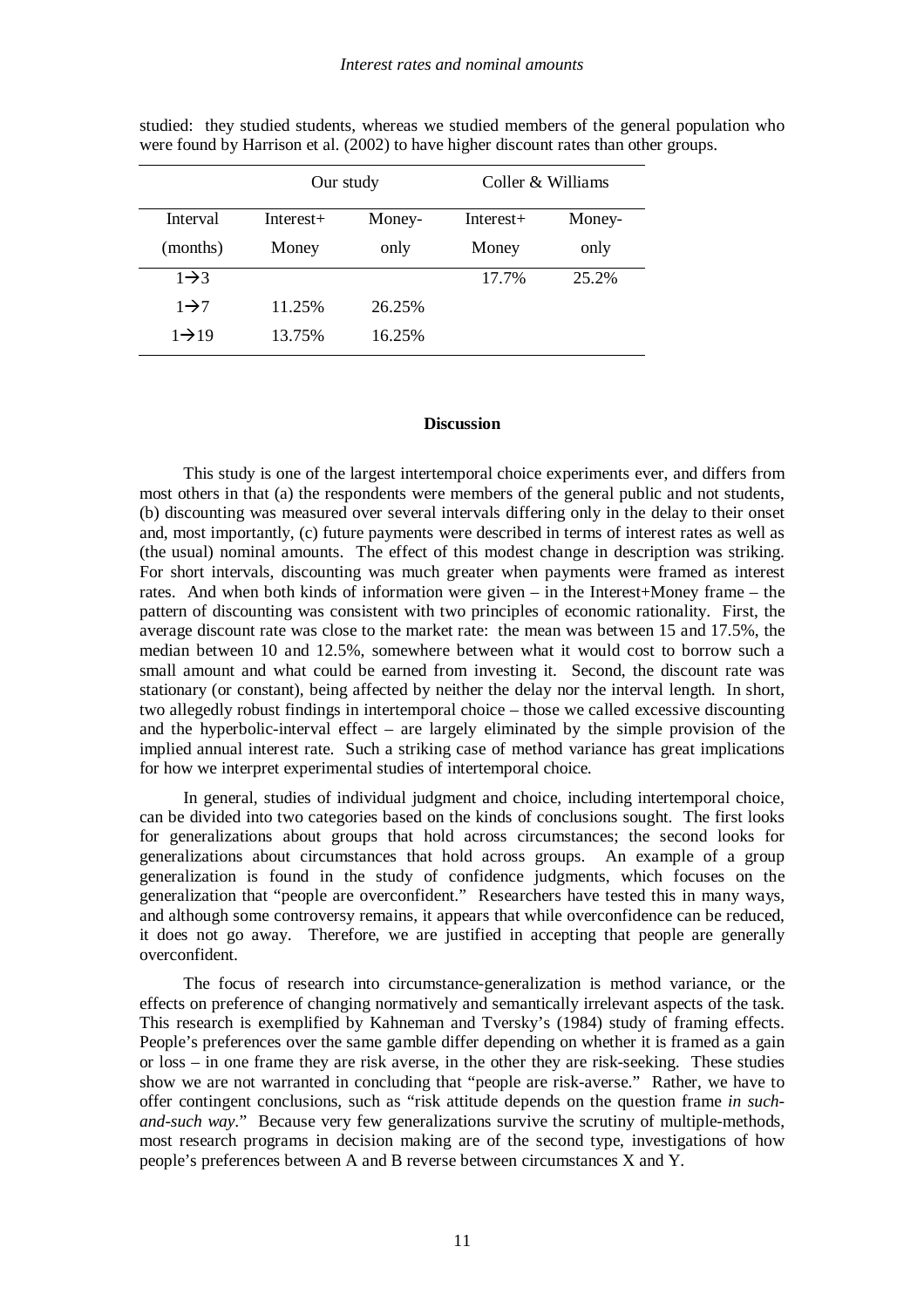#### *Interest rates and nominal amounts*

The conclusions from studies of intertemporal choice are usually presented as being of the first type. The generalizations tested are that 'people can be characterized by excessive discounting and the hyperbolic-interval effect.' But, unlike the study of overconfidence, very few alternate research methods have been attempted. Indeed, as already discussed, virtually everyone has adopted minor variations on the method used by Thaler (1981), who first proposed these generalizations.

When we explore the effects of adopting different methods of measurement, the results become quite different. In this paper, we showed that both the discount rate and its functional form vary with the currency in which intertemporal choices are made. Other studies have shown that the magnitude of the discount *rate* depends on how time is described (Read, Frederick, Orsel & Rahman, in press), on whether the tradeoff involves delaying or speeding up the receipt of an outcome (Loewenstein, 1988), and that the form of the discount *function* depends on whether questions are answered using choice or matching (Ahlbrecht & Weber, 1997; Read & Roelofsma, 2003), and on whether people answer a series of questions by moving backwards or forwards in time (Malkoc & Zauberman, 2005).

To sum up, we suggest that research into intertemporal choice needs to develop in the way that other areas of judgment and decision making have, by focusing on the decision circumstances (c.f., Hogarth, 2005). Any claims made about either the magnitude of the discount rate, or the form of the discount function, should be recognized as contingent claims that are not generalizations from multiple methods, but a description of what happens when a specific methodological choice is made.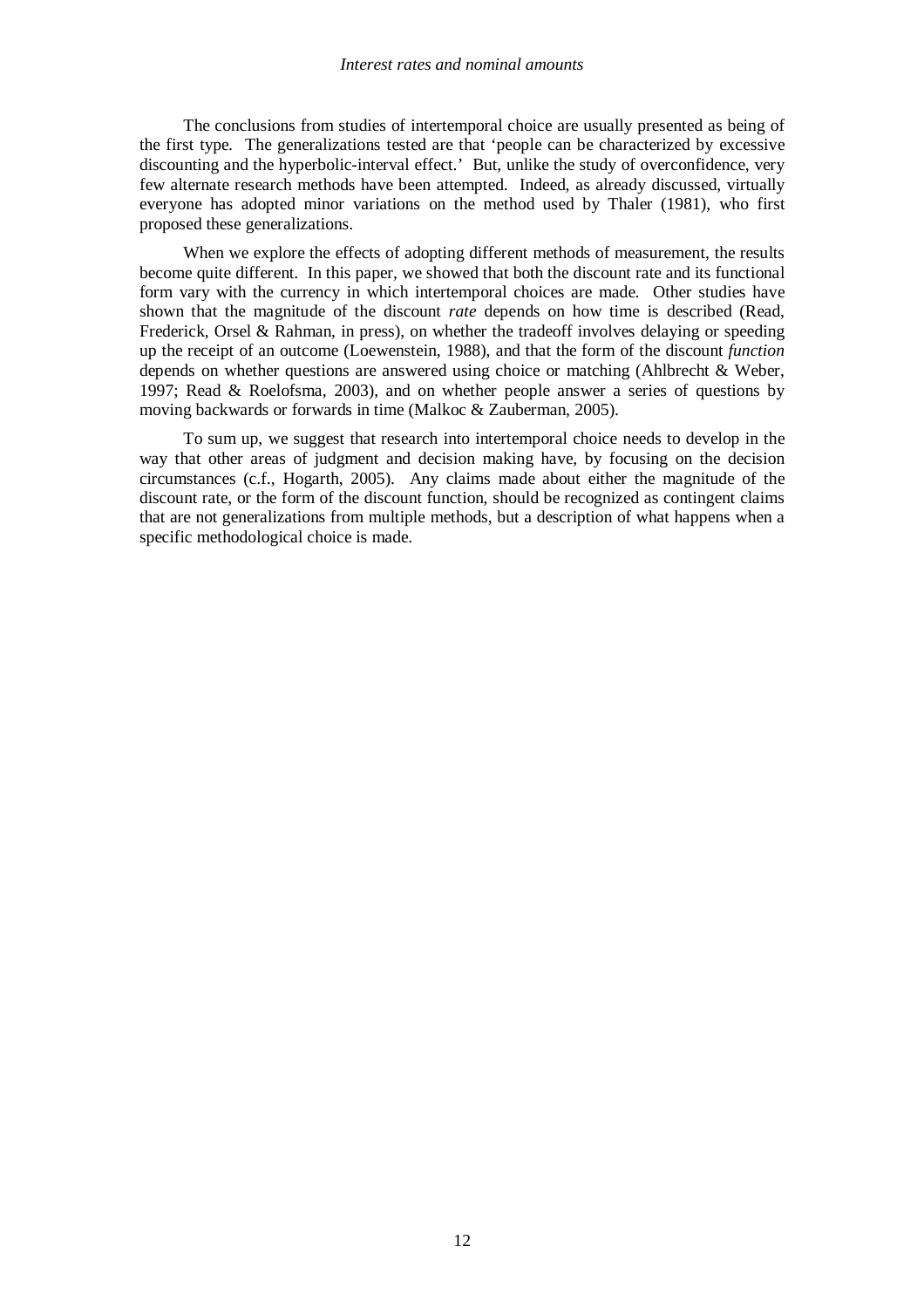#### **References**

- Ahlbrecht, M., & Weber, M. (1997). An empirical study on intertemporal decision making under risk. Management Science, *43*, 813–826.
- Ainslie, G. (1975). Specious reward: A behavioral theory of impulsiveness and impulse control. *Psychological Bulletin, 82*(4), 463-496.
- Ainslie, G. (1992). *Picoeconomics: The strategic interaction of successive motivational states within the person*. Cambridge: Cambridge University Press.
- Baron, J. (2000). Can we use human judgments to determine the discount rate? *Risk Analysis*, *20*, 861-868.
- Benzion, U., Rapoport, A., & Yagil, J. (1989). Discount Rates Inferred from Decisions an Experimental-Study. *Management Science, 35*(3), 270-284.
- Brealey, R. A., Myers, S. C. (2003). *Principles of Corporate Finance, 7th edition*. New York: McGraw Hill.
- Coller, M., & Williams, M. B. (1999). Eliciting individual discount rates. *Experimental Economics*, 2, 107-127.
- Cubitt, R., Starmer, C. and Sugden, (1998)., On the validity of the random lottery incentive system, *Experimental Economics*, *1*, 115-31.
- Fisher, I. (1930). *The theory of interest*. New York: Macmillan.
- Frederick, S., Loewenstein, G., & O'Donoghue, T. (2002). Time discounting and time preference: A critical review. *Journal of Economic Literature, 40*(2), 351-401.
- Gigliotti, G. & Sopher, B. (2004). Analysis of Intertemporal Choice: A New Framework and Experimental Results. *Theory and Decision*, 55, 209-233.
- Harrison, G. W., Lau, M. I., & Williams, M. B. (2002). Estimating individual discount rates in Denmark: A field experiment. *American Economic Review*, 92, 1606–1617.
- Hogarth, R. M. (2005). The Challenge of Representative Design in Psychology and Economics. *Journal of Economic Methodology*, *12*, 253-264.
- Holcomb, J. H., & Nelson, P. S. (1992). Another experimental look at individual time preference. *Rationality and Society*, *4*, 199-220.
- Kahneman, D. & Tversky, A. (1984). Choices, values and frames. *American Psychologist*, *39*, 341-350.
- Kirby, K. N. (1997). Bidding on the future: Evidence against normative discounting of delayed rewards. *Journal of Experimental Psychology-General, 126*(1), 54-70.
- Loewenstein, G. (1988). Frames of mind in intertemporal choice. *Management Science*, *34* (2), 200-214.
- Maital, S. and S. Maital. 1978. Time Preference, Delay of Gratification, and Intergenerational Transmission of Economic Inequality: A Behavioral Theory of Income Distribution. In Orley Ashenfelter and Wallace Oates, eds., *Essays in Labor Market Analysis*. NY: Wiley.
- Malkoc, Selin and Gal Zauberman. (2005). *Deferring versus Expediting Consumption : The Effect of Temporal Framing on Sensitivity to Time Horizon*. Working paper.
- Mazur, J. E. (1987). An adjusting procedure for studying delayed reinforcement. In M. L. Commons, J.E. Mazur, J. A. Nevin, & H. Rachlin (Eds.). *Quantitative analyses of*